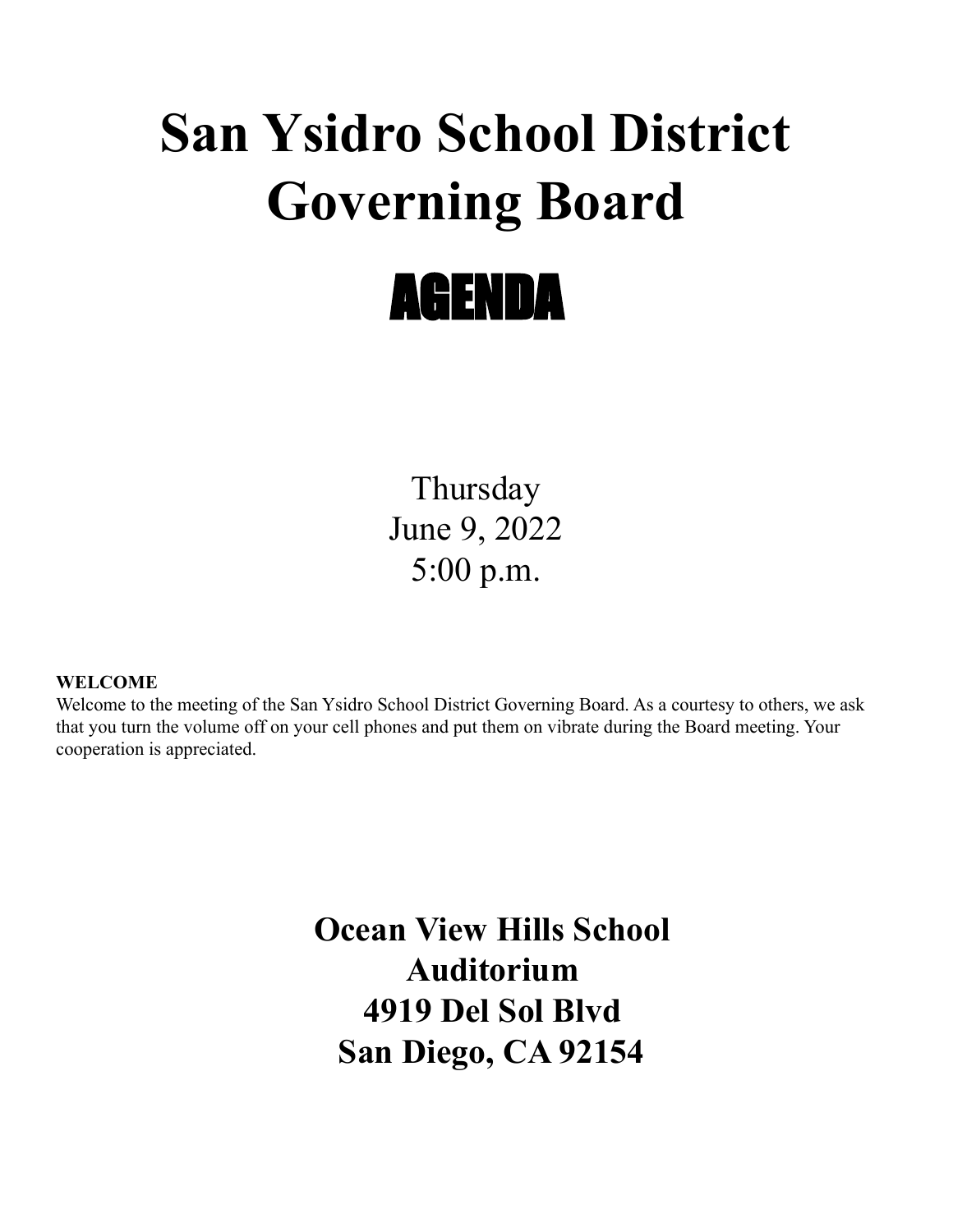# **SAN YSIDRO SCHOOL DISTRICT**

4350 Otay Mesa Road San Ysidro, CA 92173 Phone Number: (619) 428-4476 Fax Number: (619) 428-1505

# **REGULAR MEETING OF THE GOVERNING BOARD THURSDAY, JUNE 9, 2022 5:00 p.m.**

Pursuant to Government Code Sections 54954 and 54954.2 and Education Code Section 35140, the Regular Meeting of the Governing Board will be held on Thursday, June 9, 2022, to conduct its business meeting at **Ocean View Hills School - Auditorium, 4919 Del Sol Blvd, San Diego, CA 92154.** Any meeting participant who engages in disorderly conduct which disturbs the peace and good order of the meeting, or refuses to comply with the lawful orders of the Board may be ordered removed from the meeting, and may be guilty of a misdemeanor (Cal. Penal Code Sec. 403). Closed Session to be held at 5:00 p.m. to 6:00 p.m., and will reconvene into Open Session at 6:00 p.m. Closed Session will be conducted in accordance with applicable sections of California Law.

## *THIS MEETING WILL BE TAPE RECORDED*

#### **AGENDA**

**1. CALL TO ORDER** Who: Time:

**2. ROLL CALL** by Gina A. Potter, Ed.D., Superintendent & Secretary to the Board Mr. Rudy Lopez, Board President Mrs. Rosaleah Pallasigue, Board Vice-President Mrs. Irene Lopez, Board Clerk Mr. Antonio Martinez, Member

#### **3. AGENDA**

Corrections and additions to the agenda. Approve the agenda for the meeting.

Motion: Second: Vote:

#### **4. PUBLIC COMMENT/COMMUNICATIONS ON CLOSED SESSION ITEMS**

Please submit public comment forms prior to start of meeting at 5:00 p.m. Per Board Policy #9323, three (3) minutes may be allotted to each speaker and five (5) minutes for organizations to address Closed Session Items Only. (Closed Session Items may be continued to the end of meeting if necessary.)

## **5. GOVERNING BOARD – RECESS to CLOSED SESSION in accordance with section 54954.5 regarding:**

#### **5.1 GOVERNMENT CODE SECTION 54957.6 CONFERENCE WITH LABOR NEGOTIATORS**

Agency Negotiators: Linda Olea, Executive Director of Human Resources Employee Organizations: San Ysidro Education Association/CTA California School Employees Association, Chapter 154 Unrepresented:

Administrators, Classified Management, Confidential/Supervisory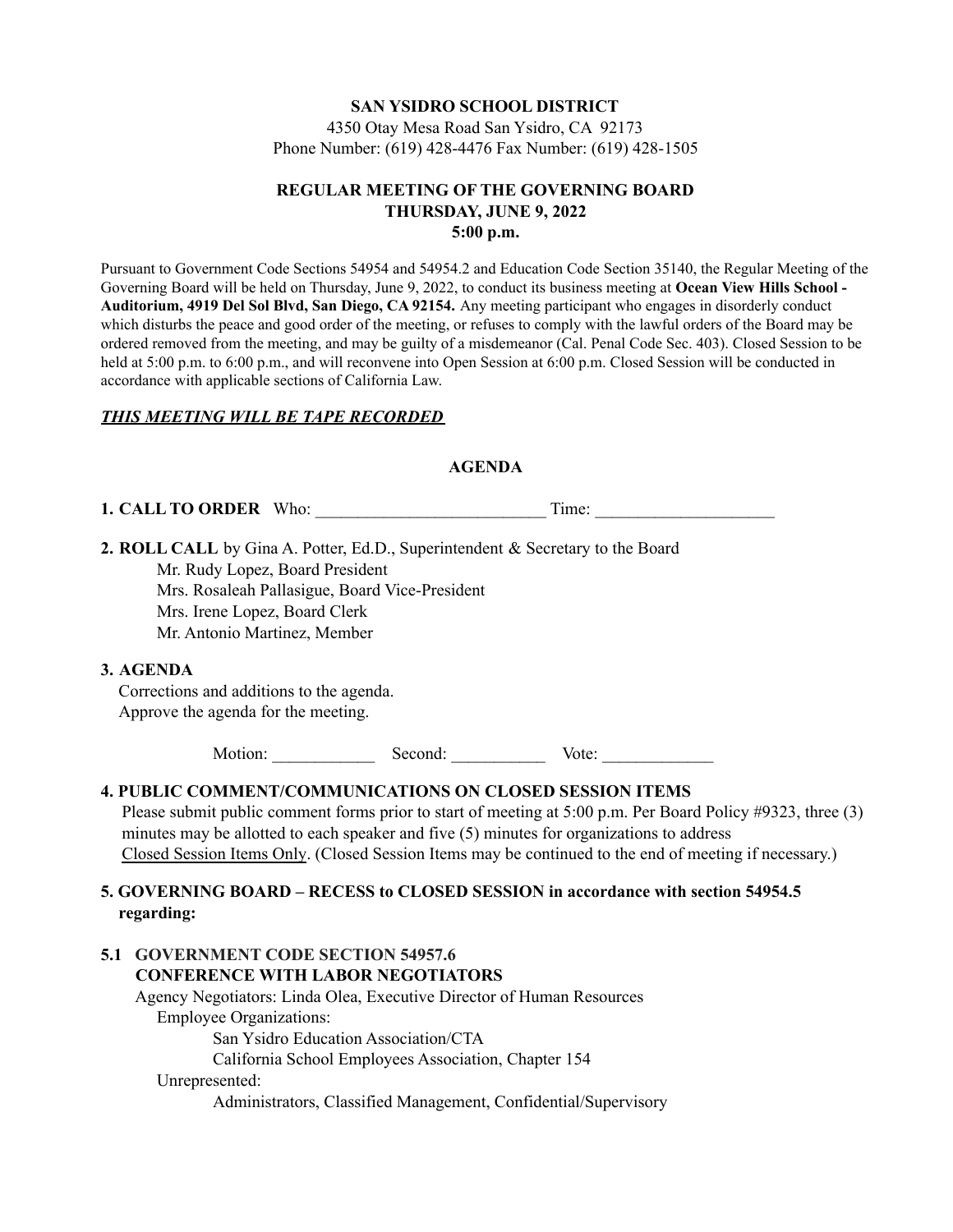# **5.2 GOVERNMENT CODE SECTION 54957**

PUBLIC EMPLOYEE DISCIPLINE/DISMISSAL/RELEASE/REASSIGNMENT

#### **5.3 CONFERENCE WITH LEGAL COUNSEL – ANTICIPATED LITIGATION**

Significant exposure to litigation pursuant to paragraph (2) of subdivision (d) of Section 54956.9: No. of cases: 1

## **5.4 CONFERENCE WITH LEGAL COUNSEL – PENDING LITIGATION**

Pursuant to Government Code Section 54956.9(d)(1) Name of Case: Erika Meza v. San Ysidro School District; Case Number: 37-2019-00053602

**RECONVENE into OPEN SESSION** to take action on items discussed in closed session, or to make disclosures of action taken in closed session, if any, as required by Government Code section 54957.7 and section 54957.1.

**6. CALL TO ORDER** Who: Time:

**7. ROLL CALL** by Gina A. Potter, Ed.D., Superintendent & Secretary to the Board Mr. Rudy Lopez, Board President Mrs. Rosaleah Pallasigue, Board Vice-President Mrs. Irene Lopez, Board Clerk Mr. Antonio Martinez, Member

# **8. FLAG SALUTE**

# **9. BOARD RECOGNITION/DISTINGUISHED CHAMPIONS** (Mata)

- **9.1** San Ysidro Middle School and Vista Del Mar Middle School Boys and Girls Volleyball Teams Presented by San Ysidro Middle School Middle Principal, Manuel Bojorquez and Vista Del Mar Middle School Principal, Irene Herrera-Cevallos
- **9.2** National Center for Urban School Transformation (NCUST) Principal Supervisor Certificates Presented by Executive Director of National Center for Urban School Transformation (NCUST), Dr. Francisco Escobedo
	- Assistant Superintendent of Educational Leadership, Pupil Services and Safety, Dr. David Farkas
	- Executive Director of Educational Services, Cynthia Monreal González
	- Sunset School Principal, Efrain Burciaga
	- San Ysidro Middle School Principal, Manuel Bojorquez
- **9.3** Former San Ysidro School District Governing Board Member Humberto Gurmilan Presented by Board President Rudy Lopez and Superintendent, Dr. Gina Potter
- **9.4** Employee Recognition Committee Presented by Executive Director of Human Resources Linda Olea
	- Aime Vazquez (Instructional Aide, SPED), Alexis Diricio (Personnel Technician), Ana Bush (Lead Child Nutrition Specialist), Araceli Felix (Buyer), Daniel Camberos (Lead Gardener), Evelyn Zarzosa (Director of Child Nutrition Services), Frankie Asio (Campus Security), Ivan Manriquez (Information Computer Specialist), Jesus Sanchez (Maintenance/Locksmith), Jorge Barriga (Maintenance Person), Jose Leon (Lead Maintenance), Jose Morales (Maintenance Person), Jose R. Garcia (Information Computer Specialist), Linda Olea (Executive Director of Human Resources), Maria Del Carmen Mejia (Child Nutrition Specialist), Martin Sanchez (Maintenance/Plumber), Melba Emazon (Child Nutrition Specialist), Melissa Sanchez (Instructional Aide, SPED), Moises Camberos (Gardener), Sadeer Sahib (Accounting Technician III), Terry Williams (Campus Security), Todd Lewis (Director of Education Technology) and Yadira P. Diaz (Administrative Secretary III)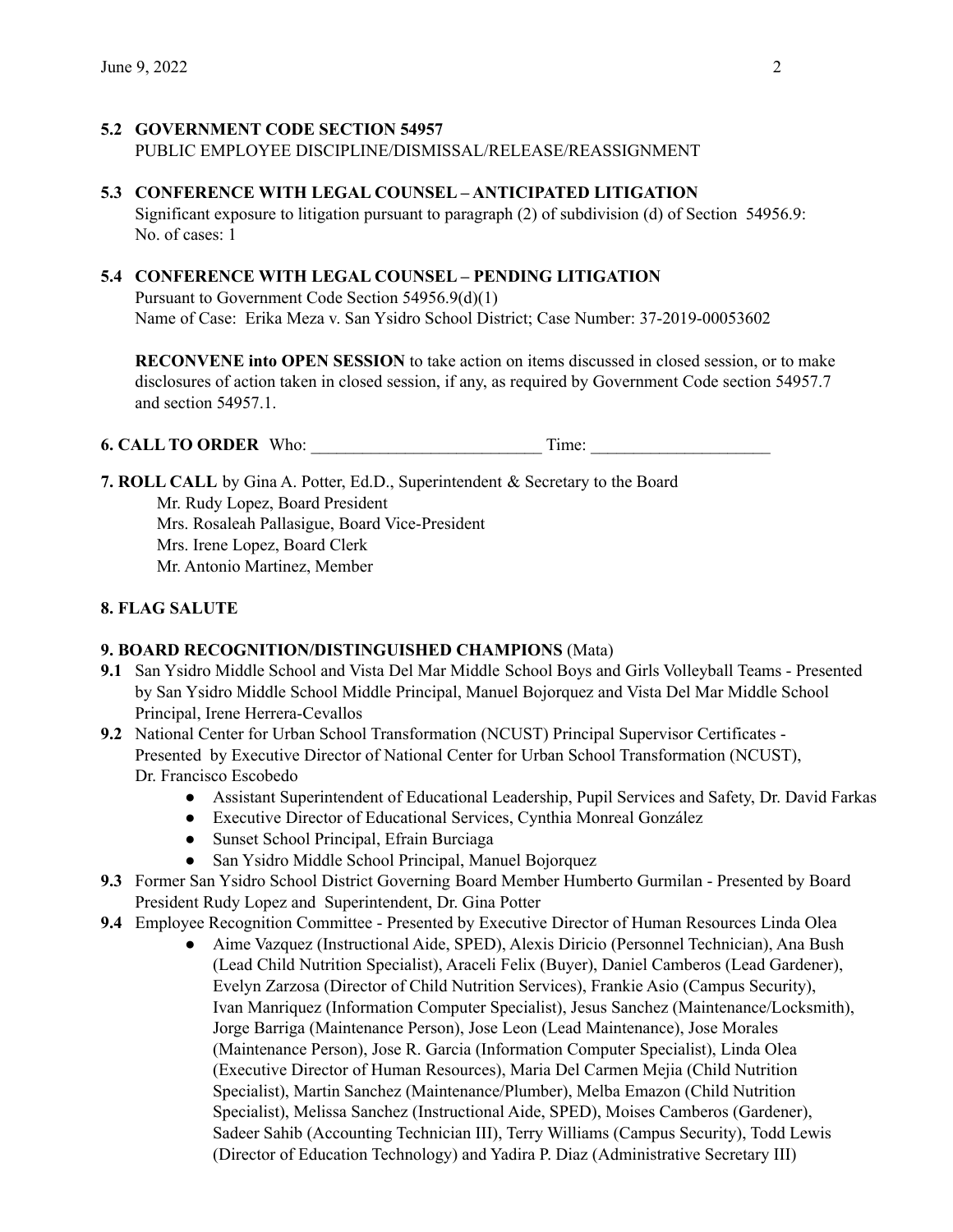**9.5** Assistant Superintendent of Educational Leadership, Pupil Services and Safety, Dr. David Farkas - Presented by Executive Director of Human Resources Linda Olea and Coordinator of Public Relations and Community Services, Francisco Mata

## **10. PUBLIC COMMENT/COMMUNICATIONS ON OPEN SESSION ITEMS**

#### **PLEASE SUBMIT PUBLIC COMMENT FORMS PRIOR TO START OF MEETING**

Per Board Policy #9323, three (3) minutes may be allotted to each speaker and five (5) minutes for organizations to address **all of their items**. If translation services are required, please state that, and an additional one (1) minute will be allotted. **Approach the lectern and give your name.**

The public has the opportunity to address the Board on any item appearing on the agenda or not on the agenda. Persons wishing to address the Board are asked to fill out a *Public Comment Form* located at the sign-in area, and submit the completed form to the administrative assistant prior to start of the meeting. Those who have a group concern are encouraged to select a spokesperson to address the Board. A copy of the full agenda is available for view at the Superintendent's Office located at 4350 Otay Mesa Road, San Ysidro, California. Also, at the district website: [www.sysdschools.org.](http://www.sysdschools.org)

## **11. ITEMS FROM THE BOARD & SUPERINTENDENT**

# **12. CONFERENCE SESSION**

#### **Reports/Presentations**

- **12.1** Annual Update for 2022-2023 Proposed Local Control Accountability Plan (LCAP) by Executive Director of Educational Services, Cynthia Monreal González
- **12.2** 2022-2023 Proposed Budget by Chief Business Official, Marilyn Adrianzen

# **13. GENERALADMINISTRATION**

#### **13.1 MINUTES** (Potter)

Approve the minutes of the Special Board Meeting of May 26, 2022.

Motion: Second: Second: Vote:

#### **13.2 BOARD VACANCY** (Potter)

Decide whether to make an appointment and approve procedures and timeline or call election to fill Governing Board Vacancy created by resignation of Humberto Gurmilan.

Motion: Second: Vote:

# **13.3 OPEN PUBLIC HEARING FOR PROPOSED LOCAL CONTROLACCOUNTABILITY PLAN (LCAP) FOR THE 2022-2023 FISCAL YEAR** (González)

Open Public Hearing regarding the Proposed Local Control Accountability Plan (LCAP) for the 2022-2023 fiscal year.

| Motion: | Second: | Vote: |
|---------|---------|-------|
|         |         |       |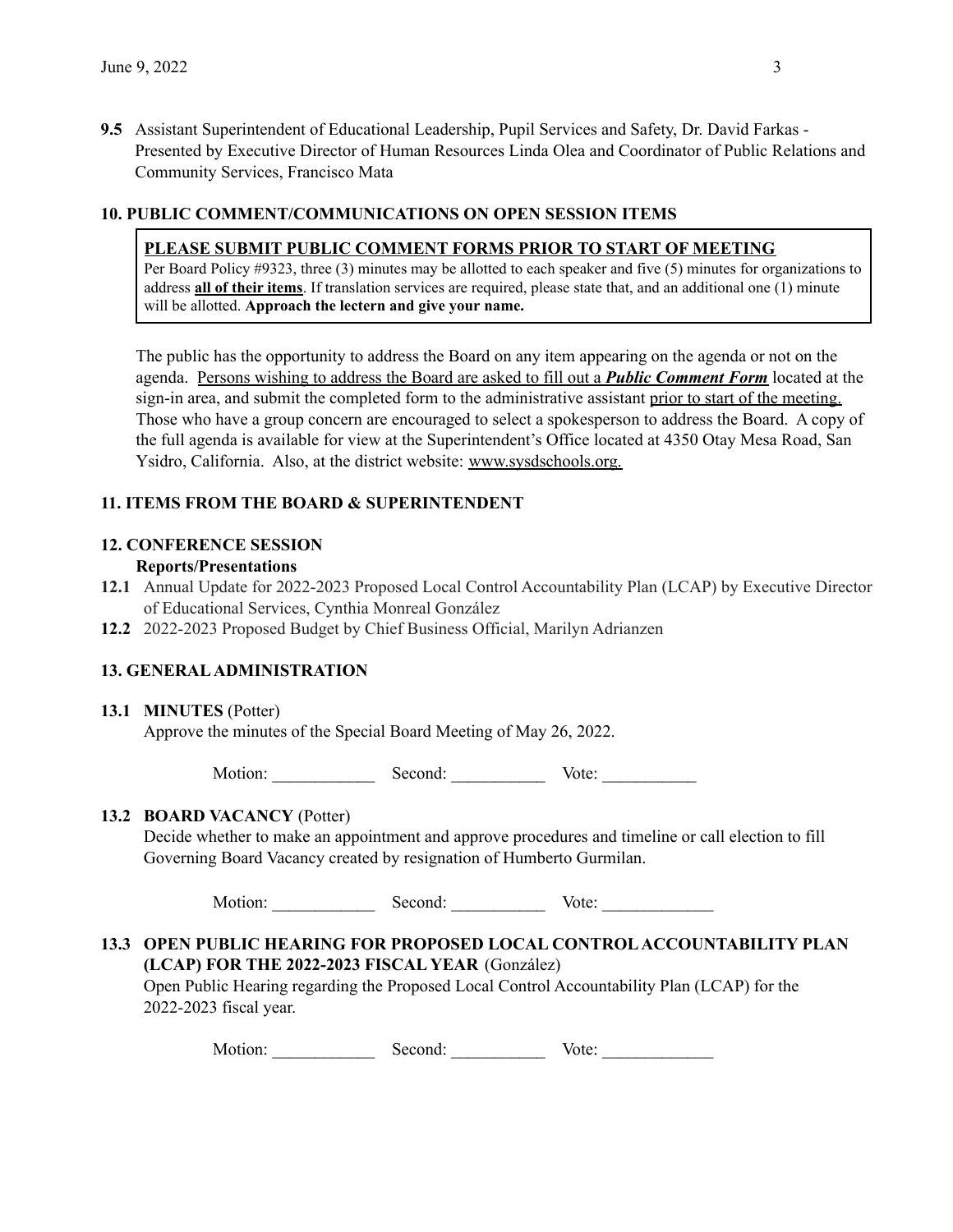| 13.4 CLOSE PUBLIC HEARING FOR PROPOSED LOCAL CONTROL ACCOUNTABILITY<br>PLAN (LCAP) FOR THE 2022-20223 FISCAL YEAR (González)<br>Close Public Hearing regarding the Proposed Local Control Accountability Plan (LCAP) for the<br>2022-20223 fiscal year.                                                                                                                                                                                |  |                             |  |  |  |  |
|----------------------------------------------------------------------------------------------------------------------------------------------------------------------------------------------------------------------------------------------------------------------------------------------------------------------------------------------------------------------------------------------------------------------------------------|--|-----------------------------|--|--|--|--|
|                                                                                                                                                                                                                                                                                                                                                                                                                                        |  | Motion: Second: Vote: Vote: |  |  |  |  |
| 13.5 OPEN PUBLIC HEARING FOR PROPOSED BUDGET FOR FISCAL YEAR 2022-23 (Adrianzen)<br>Open Public Hearing for the District's 2022-23 Proposed Budget.                                                                                                                                                                                                                                                                                    |  |                             |  |  |  |  |
|                                                                                                                                                                                                                                                                                                                                                                                                                                        |  | Motion: Second: Vote: Vote: |  |  |  |  |
| 13.6 CLOSE PUBLIC HEARING FOR PROPOSED BUDGET FOR FISCAL YEAR 2022-23 (Adrianzen)<br>Close Public Hearing for the District's 2022-23 Proposed Budget.                                                                                                                                                                                                                                                                                  |  |                             |  |  |  |  |
|                                                                                                                                                                                                                                                                                                                                                                                                                                        |  | Motion: Second: Vote: Vote: |  |  |  |  |
| 13.7 EXPANDED LEARNING OPPORTUNITIES PROGRAM PLAN (ELO-P) (González)<br>Approve the Expanded Learning Opportunities Program Plan (ELO-P) for the 2022-23 school year.                                                                                                                                                                                                                                                                  |  |                             |  |  |  |  |
|                                                                                                                                                                                                                                                                                                                                                                                                                                        |  | Motion: Second: Vote: Vote: |  |  |  |  |
| 13.8 ADOPTION OF THE CALIFORNIA SCHOOL ACCOUNTING MANUAL (Adrianzen)<br>Adopt the California School Accounting Manual (CSAM).                                                                                                                                                                                                                                                                                                          |  |                             |  |  |  |  |
|                                                                                                                                                                                                                                                                                                                                                                                                                                        |  | Motion: Second: Vote: Vote: |  |  |  |  |
| 13.9 FIRST READING AND ADOPTION OF REVISED BOARD POLICIES, ADMINISTRATIVE<br><b>REGULATIONS AND EXHIBITS - 4000 SERIES (Olea)</b><br>Approve the first reading and adoption of revised board policies, administrative regulations and exhibits -<br>4000 series: BP 4030 - Nondiscrimination in Employment, BP/AR 4141.6/4241.6 - Concerted<br>Action/Work Stoppage and Exhibit(1) 4112.9/4212.9/4312.9 - Employee Notifications.      |  |                             |  |  |  |  |
|                                                                                                                                                                                                                                                                                                                                                                                                                                        |  | Motion: Second: Vote: Vote: |  |  |  |  |
| 13.10 FIRST READING AND ADOPTION OF REVISED BOARD POLICIES, ADMINISTRATIVE<br><b>REGULATIONS AND EXHIBITS - 5000 SERIES (Farkas)</b><br>Approve the first reading and adoption of revised board policies, administrative regulations and exhibits -<br>5000 series: BP/AR 5111 - Admission, AR 5113 - Absences and Excuses, AR 5142 - Safety and<br>Exhibit(1) 5145.6 - Parental Notifications.                                        |  |                             |  |  |  |  |
|                                                                                                                                                                                                                                                                                                                                                                                                                                        |  | Motion: Second: Vote: Vote: |  |  |  |  |
| 13.11 FIRST READING AND ADOPTION OF NEW AND REVISED BOARD POLICIES,<br><b>REGULATIONS AND EXHIBITS - 6000 SERIES (Farkas)</b><br>Approve the first reading and adoption of new and revised board policies, administrative regulations and<br>exhibits - 6000 series: BP/AR 6173 - Education for Homeless Children, New Exhibit(1) 6173 - Education<br>for Homeless Children and New Exhibit(2) 6173 - Education for Homeless Children. |  | Motion: Second: Vote: Vote: |  |  |  |  |
|                                                                                                                                                                                                                                                                                                                                                                                                                                        |  |                             |  |  |  |  |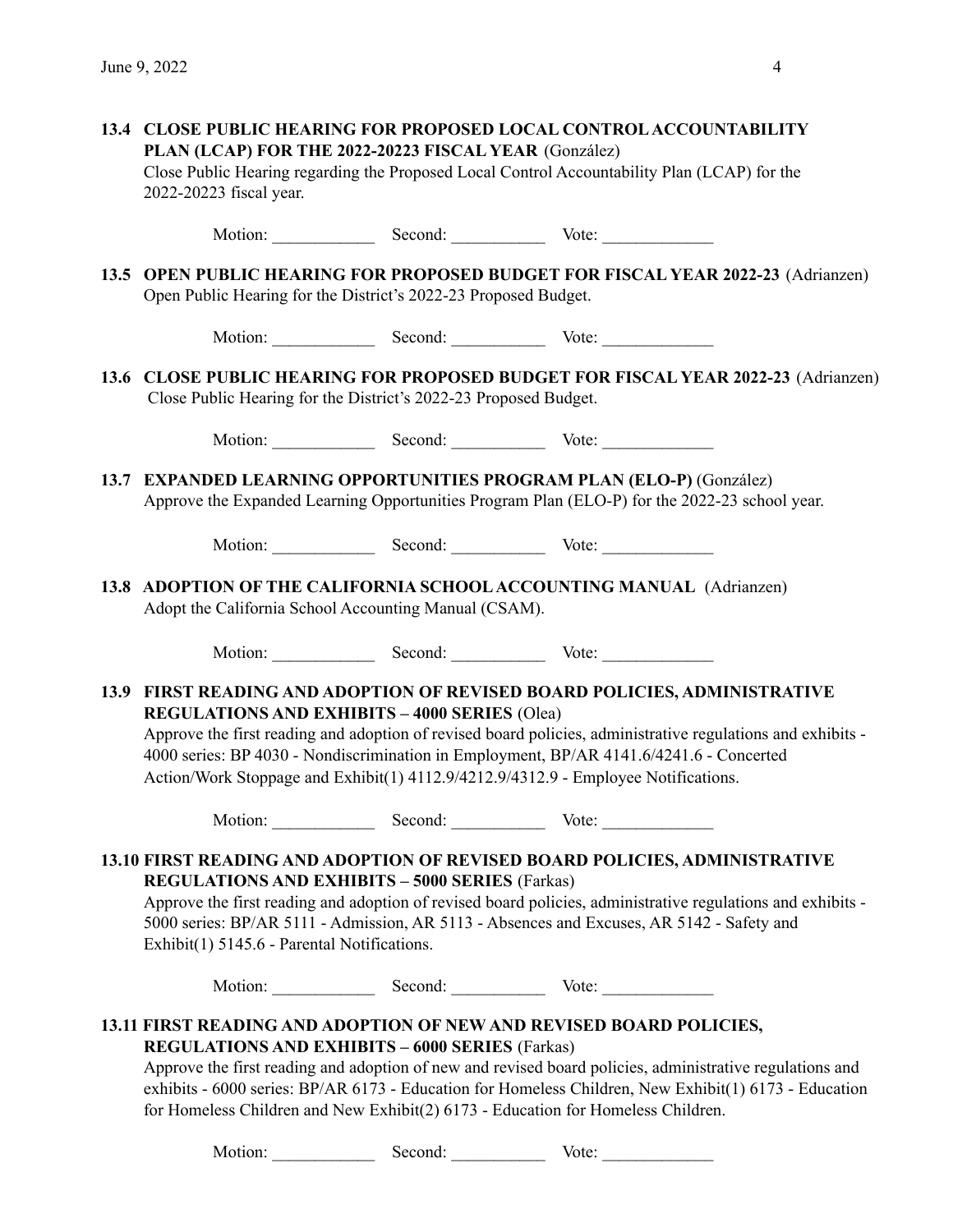| <b>AGENDA/MEETING MATERIALS (Potter)</b>                                                       |         | <b>13.12 FIRST READING AND ADOPTION OF REVISED BOARD BYLAW 9322 -</b>                                                                                                                                                                                                                                                                                                                                                                                                                                                            |  |  |  |
|------------------------------------------------------------------------------------------------|---------|----------------------------------------------------------------------------------------------------------------------------------------------------------------------------------------------------------------------------------------------------------------------------------------------------------------------------------------------------------------------------------------------------------------------------------------------------------------------------------------------------------------------------------|--|--|--|
| Approve the first reading and adoption of revised board bylaw 9322 - Agenda/Meeting Materials. |         |                                                                                                                                                                                                                                                                                                                                                                                                                                                                                                                                  |  |  |  |
|                                                                                                |         | Motion: Second: Vote: Vote:                                                                                                                                                                                                                                                                                                                                                                                                                                                                                                      |  |  |  |
| (Olea)                                                                                         |         | 13.13 REVISED 2021-2022 CLASSIFIED MANAGEMENT/CONFIDENTIAL WORK CALENDAR<br>Approve the revised 2021-2022 Classified Management/Confidential Work Calendar.                                                                                                                                                                                                                                                                                                                                                                      |  |  |  |
|                                                                                                |         | Motion: Second: Vote: Vote:                                                                                                                                                                                                                                                                                                                                                                                                                                                                                                      |  |  |  |
| Approve the revised 2021-2022 Certificated Cabinet Work Calendar.                              |         | 13.14 REVISED 2021-2022 CERTIFICATED CABINET WORK CALENDAR (Olea)                                                                                                                                                                                                                                                                                                                                                                                                                                                                |  |  |  |
|                                                                                                |         | Motion: Second: Vote: Vote:                                                                                                                                                                                                                                                                                                                                                                                                                                                                                                      |  |  |  |
| (Olea)                                                                                         |         | 13.15 REVISED 2021-2022 CERTIFICATED DIRECTORS/COORDINATORS WORK CALENDAR<br>Approve the revised 2021-2022 Certificated Directors/Coordinators Work Calendar.                                                                                                                                                                                                                                                                                                                                                                    |  |  |  |
|                                                                                                |         | Motion: Second: Vote: Vote:                                                                                                                                                                                                                                                                                                                                                                                                                                                                                                      |  |  |  |
| Approve the revised 2021-2022 Principals/Assistant Principals Work Calendar.                   |         | 13.16 REVISED 2021-2022 PRINCIPALS/ASSISTANT PRINCIPALS WORK CALENDAR (Olea)                                                                                                                                                                                                                                                                                                                                                                                                                                                     |  |  |  |
|                                                                                                |         | Motion: Second: Vote: Vote:                                                                                                                                                                                                                                                                                                                                                                                                                                                                                                      |  |  |  |
| <b>SUBSTITUTE ADMINISTRATOR (Olea)</b><br>effective as early as July 1, 2022.                  |         | <b>13.17 TEMPORARY CERTIFICATED MANAGEMENT CONTRACT/OFFER OF EMPLOYMENT</b><br>Approve the offer of employment for Manuela Colom as Substitute Senior Management,                                                                                                                                                                                                                                                                                                                                                                |  |  |  |
|                                                                                                |         | Motion: Second: Vote: Vote:                                                                                                                                                                                                                                                                                                                                                                                                                                                                                                      |  |  |  |
| <b>HOLD VIRTUAL MEETINGS PURSUANT TO AB 361 (Potter)</b><br>Pursuant to AB 361.                |         | 13.18 RESOLUTION NO. 21/22-0039 - CONTINUING GOVERNING BOARD AUTHORITY TO<br>Approve Resolution No. 21/22-0039 - Continuing Governing Board Authority to hold Virtual Meetings                                                                                                                                                                                                                                                                                                                                                   |  |  |  |
|                                                                                                |         | Motion: Second: Vote: Vote:                                                                                                                                                                                                                                                                                                                                                                                                                                                                                                      |  |  |  |
| (BID NO. 19/20-1273) (Farkas)<br>the General Obligation Bond funds.                            |         | <b>13.19 PURCHASE OF UNIVERSAL TRANSITIONAL KINDERGARTEN FURNITURE AND SUPPLIES</b><br>THROUGH PIGGYBACK AGREEMENT BETWEEN SAN BERNARDINO COUNTY<br>SUPERINTENDENT OF SCHOOLS AND LAKESHORE LEARNING MATERIALS<br>Approve purchases of Universal Transitional Kindergarten furniture and supplies through the piggyback<br>agreement between the San Bernardino County Superintendent of Schools and Lakeshore Learning<br>Materials (Bid No. 19/20-1273) pursuant to Public Contract Code 20118. Cost implications will be from |  |  |  |
| Motion:                                                                                        | Second: | Vote:                                                                                                                                                                                                                                                                                                                                                                                                                                                                                                                            |  |  |  |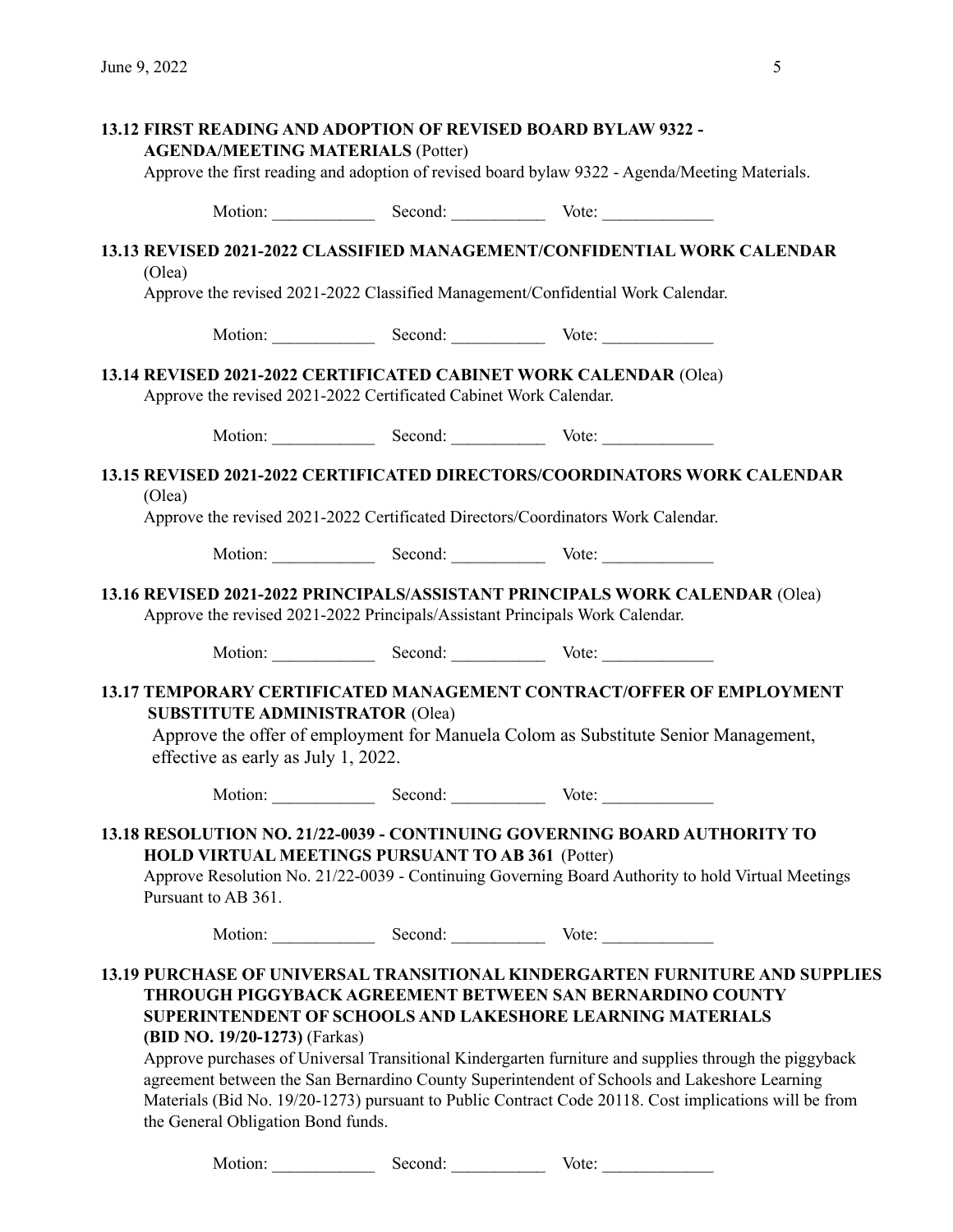# **13.20 PURCHASE OF VISTA DEL MAR MIDDLE SCHOOL SCIENCE CLASSROOM FURNITURE THROUGH PIGGYBACK AGREEMENT BETWEEN DUARTE UNIFIED SCHOOL DISTRICT AND METEOR EDUCATION, LLC (BID NO. 19-20-04)** (Farkas)

Approve the purchases of Vista Del Mar Middle School Science Classroom furniture through piggyback agreement between Duarte Unified School District and MeTEOR Education, LLC (Bid No. 19-20-04) pursuant to Public Contract Code 20118. Cost implications will be from the General Obligation Bond funds.

Motion: Second: Vote:

# **14. CONSENT CALENDAR**

All items appearing are adopted by one single motion. There will be no discussion of these items prior to consideration of the motion, unless a member of the Board or the Superintendent requests that any such item be removed from the Consent Calendar and voted on separately.

Motion: Second: Vote:

# **14A. PERSONNEL – CLASSIFIED**

# **LEAVE OF ABSENCE** (Olea)

Decline the leave of absence without pay for the following as recommended by staff:

**14A.1** Instructional Aide, Special Education

# **RECRUITMENT** (Olea)

Approve/Ratify to establish recruitment for the following as recommended by staff:

- **14A.2** Instructional Aide
- **14A.3** Instructional Aides (Preschool)
- **14A.4** Instructional Aide, Special Education

# **14B. PERSONNEL – CERTIFICATED**

# **RESIGNATION** (Olea)

Approve/Ratify the resignation for the following as recommended by staff:

- **14B.1** Classroom Teacher K-8
- **14B.2** Substitute Teacher

# **EMPLOYMENT** (Olea)

Approve the employment for the following as recommended by staff:

- **14B.3** Temporary Behavior Specialist
- **14B.4** Temporary Classroom Teachers K-6
- **14B.5** Temporary Resource Teacher
- **14B.6** Temporary Virtual Learning Academy Teacher Special Day Class Teacher (Mild/Mod)

# **RECRUITMENT** (Olea)

Approve/Ratify to establish recruitment for the following as recommended by staff:

- **14B.7** Temporary Classroom Teacher K-8 (English)
- **14B.8** Temporary Head Start Permit Teachers
- **14B.9** Temporary Intervention Support Teachers
- **14B.10** Temporary Intervention Support Teacher (English)
- **14B.11** Temporary Intervention Support Teachers (Math)
- **14B.12** Temporary Preschool Permit Teachers (full-time)
- **14B.13** Temporary Preschool Permit Teacher (part-time)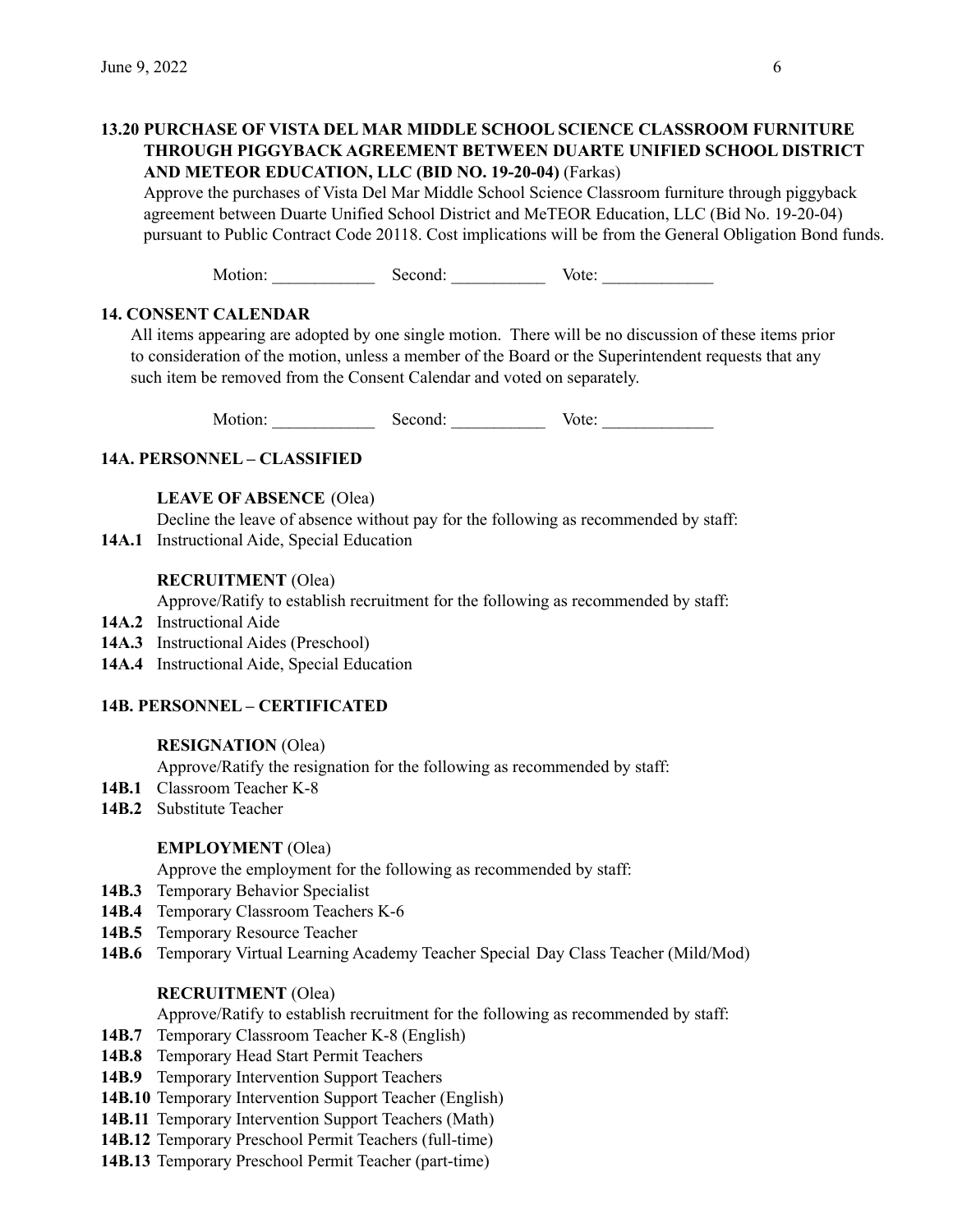**14B.14** Temporary School Counselor

- **14B.15** Temporary School Psychologists
- **14B.16** Temporary Social Workers

# **14C. CURRICULUM & INSTRUCTION**

# **14C.1 EDUCATIONAL FIELD TRIP TO BALBOA THEATER – WILLOW SCHOOL**

(González/Rodriguez) Approve/Ratify the educational field trip to Balboa Theater for fifth grade students from Willow School scheduled for May 25 at the total cost of \$618.00 for student fees from Title I Funds.

# **14C.2 LICENSES FROM LEARNING A-Z FOR THE RAZ-PLUS PROGRAM AS**

**SUPPLEMENTAL MATERIALS FOR LITERACY/GUIDED READING** (González) Approve the purchase of licenses from Learning A-Z for the Raz-Plus program as supplemental materials for literacy for the 2022-23 school year a total cost of \$36,109.50 from the Title I fund.

# **14C.3 PROJECT LEAD THE WAY FOR 2022-23** (González)

Approve the Project Lead the Way *Gateway Program* to be an elective course at the two Middle Schools and the PLTW-*Launch Program* for all Elementary Schools for the 2022-23school year at the total cost of \$6,650.00 from the Title IV fund.

#### **14C.4 THE COLLEGE BOARD FOR SPRINGBOARD MATHEMATICS MATERIALS FOR 2022-23** (González)

Approve the purchase of materials from The College Board for the SpringBoard Math Program for grades  $6<sup>th</sup>$  to  $8<sup>th</sup>$  at the cost of \$26,298.72 to be paid from the General fund.

# **14C.5 PROFESSIONAL DEVELOPMENTS** (González)

Approve/Ratify the attendance and participation of District staff to the different professional developments as attached.

#### **14D. BUSINESS**

## **14D.1 APPROVE/RATIFY AGREEMENTS WITHIN DELEGATION OF AUTHORITY LIMITS** (Adrianzen)

Approve/Ratify the agreements on the attached list with cost implications that fall within the authorized delegation of authority limits of up to \$15,000 for public project contracts and up to \$30,000 for all other contracts from the various funding sources or at no cost to the district.

# **14D.2 ACCEPTANCE OF DONATIONS** (Adrianzen)

Accept donations valued at \$4,564.70 to help support and enrich our educational programs.

## **14D.3 AGREEMENT WITH VECTORUSA FOR MANAGED TECHNOLOGY SERVICES FOR NETWORK & SERVER ARCHITECTURE (2022-2025)** (Adrianzen/Lewis)

Approve the 3-year agreement with VectorUSA for Managed Technology Services for Network & Server Architecture at an estimated amount of \$343,959.24 from the General fund.

# **14D.4 AGREEMENT WITH GOVERNMENT FINANCIAL STRATEGIES** (Adrianzen)

Approve/Ratify the agreement with Government Financial Strategies to serve as municipal advisor on the San Diego County School Districts Tax and Revenue Anticipation Notes (TRANs), Series 2022A at an estimated cost of \$36,000.00.